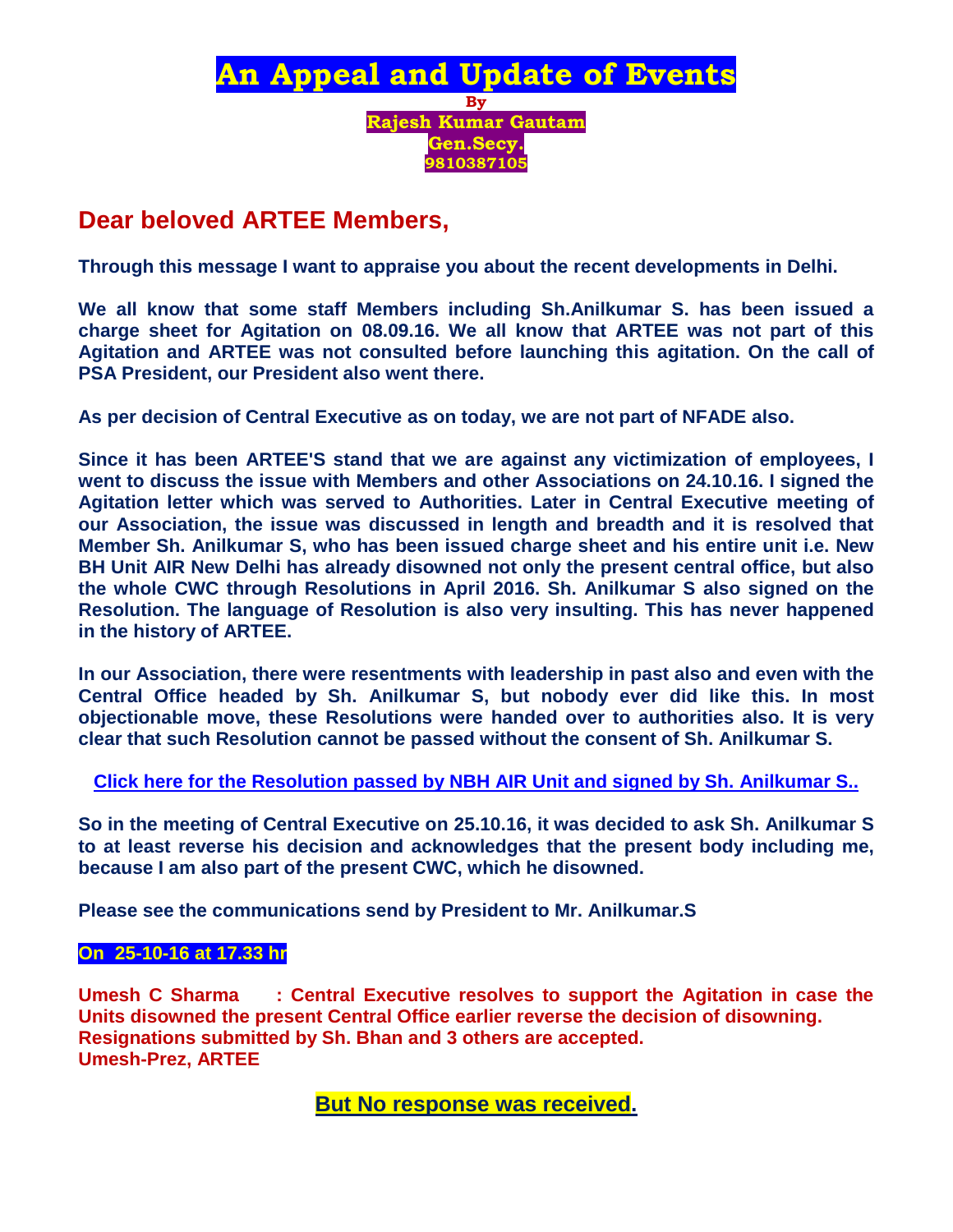### **Again on 28-10-16 SMS Sent at 15:02 hrs.**

**When no response was received again as a last try, President sent him reminder message. I also talked to other Sr. Leaders who are known supporters of Sh. Anilkumar S.**

**Again on my request President sent him following messages.**

**Dear Sh. Anilkumar S.,**

**It has been more than two days I have requested you to reverse the decision of disowning present body in whatever context it was. As a result present body is nonexistent for you. On behalf of Central Executive once again I remind you for the same. Umesh-Prez, ARTEE**

**Whatsapp Messages:**

**[10/25, 19:05] Umesh C Sharma: (1). Central Executive resolves to support the Agitation in case the Units disowned present body earlier reverse the decision of disowning. (2).Resignations submitted by Sh. Bhan & 3 others are accepted.**

**On point (1) act swiftly probably in next two days failing we may review our decision.**

**Continuous abuse to leadership by your supporters is the biggest obstacle in creating congenial atmosphere.**

**If this continues it will be counterproductive.**

**After two days reminder messages were sent to him. Still no response received. So it clear that Sh. Anilkumar S is not agreeing even to say that present body is existing for him.** 

**[10/28, 15:01] Umesh C Sharma: Dear Sh. Anilkumar S.,**

**It has been more than two days I have requested you to reverse the decision of disowning present body in whatever context it was. As a result present body is nonexistent for you. On behalf of Central Executive once again I remind you for the same. Umesh-Prez, ARTEE**

## **It is very surprising that these people want ARTEE's support but they don't have least respect for the present Central Office and ARTEE.**

**Finding no option, In the meeting of Central Executive Meeting held on 27.10.16, it is decided to review the Agitation Notice served on 24.10.2016 for the following reasons:**

[1]. *Among the four Staff Members to whom Charge sheet issued, Sh. Anilkumar S. is the only Member of our Association and he has disowned present Central Office, and even now he is not ready reverse his action disowning the present Central Office .*